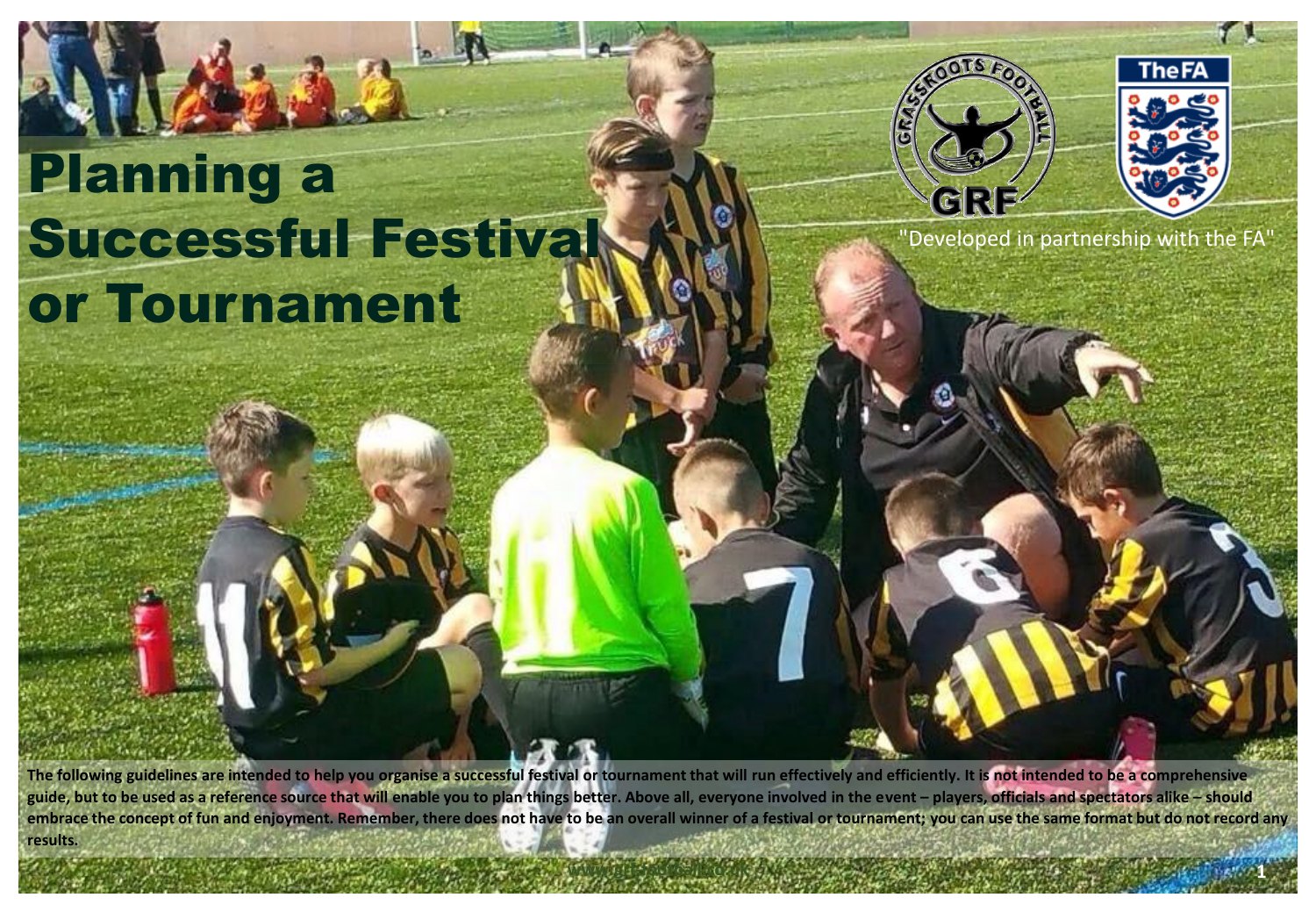## Planning

## for Success

### **Press Releases**

- **Grab the attention with the first paragraph – it might be the only one people read.**
- **Who, what, when, where and why – make sure you have everything covered.**
- **Presentation is key– a bold heading and double spacing are essentials, and get your spelling right.**
- **A quotation helps balance a story– but make sure it's relevant.**
- **Keep it brief – a single page is usually sufficient.**
- **Make sure you put a contact number on and then make sure you are available to answer any queries.**
- **Timing matters –make sure you know when the media deadlines are – send too early and it might be forgotten, too late and it's straight in the bin.**

### **What Can**

**Participants Expect? The Spirit of the Game Team Managers should be reminded** 

**that:**

accordingly;

the games.

• the emphasis is on the of competing fairly and their team members should be aware that they are representing their schools / clubs and should behave

• they are responsible for the behavior of their team during

encouraged and teams must play within the rules of the

• no intimidation of referees or officials will be permitted and competitors should accept all

**Competitors should be reminded that**:

- Fun games. • mini soccer games.
- lots of fun and excitement.
- a chance to play football and  $\frac{enjoyment}{if}$
- learn new skills. • Supervision and encouragement.
- a chance to meet players from other organisations or clubs.

#### **What Should Participants Bring?**

• T-shirt, shorts, socks, trainers or boots (only if they • winning at all costs is not have them). • Warm clothing.

- Shin pads.
- plenty of soft drinks.
- Sun cream and a hat (if hot weather).
- 
- decisions without argument. **Spectators should be reminded that**:

competition;

• foul and abusive language will be dealt with by the festival organisers who have the power to stop the event in progress.

### Planning Ahead – Checklist

| <b>Checklist</b>                                                                                                                          | <b>Helpful hints</b>                                                                                                                      | <b>Responsibility</b> | Date for task to be<br>achieved |
|-------------------------------------------------------------------------------------------------------------------------------------------|-------------------------------------------------------------------------------------------------------------------------------------------|-----------------------|---------------------------------|
| 1. Identify and book a suitable venue well<br>in advance                                                                                  | Is parking available? are<br>changing facilities available?                                                                               |                       |                                 |
| 2. gain sponsorship for the event (if<br>applicable)                                                                                      | Write to local companies,<br>etc.,                                                                                                        |                       |                                 |
| 3. Check with facility owner to mark out<br>mini Soccer pitches                                                                           | Contact your local authority<br>for help                                                                                                  |                       |                                 |
| 4. appoint a Welfare Officer for the event<br>in case any safeguarding concerns are<br>raised.                                            | Can look after:<br>-photography consents<br>-appropriate ratios of<br>adults to children<br>-the need to refer a<br>concern about a child |                       |                                 |
| 5. Ensure you have enough referees /<br>coaches / helpers                                                                                 | Contact your County FA or<br>local authority Sports<br>development Officer for                                                            |                       |                                 |
| 6. Ensure that there is first aid cover.                                                                                                  | Have you thought about<br>using a physiotherapist?                                                                                        |                       |                                 |
| 7. produce application form / publicity and<br>distribute to schools / clubs                                                              |                                                                                                                                           |                       |                                 |
| 8. Invite a guest of honour / personality                                                                                                 |                                                                                                                                           |                       |                                 |
| 9. Ensure you have access to mini soccer<br>goals, balls, bibs, air horn, etc.,                                                           | Contact your local authority<br>or County FA for help                                                                                     |                       |                                 |
| 10. Sanction the rules and regulations<br>(tournament)                                                                                    | Contact your County FA                                                                                                                    |                       |                                 |
| 11. Order trophies / medals / certificates                                                                                                |                                                                                                                                           |                       |                                 |
| 12. Organise refreshments For the event                                                                                                   |                                                                                                                                           |                       |                                 |
| 13. Send out information letter / map and<br>rules and regulations at least one week<br>prior to the event                                | See The FA mini Soccer<br>Handbook                                                                                                        |                       |                                 |
| 14. Distribute the Spirit of the game fact<br>sheet                                                                                       |                                                                                                                                           |                       |                                 |
| 15. Advise the media of the event                                                                                                         |                                                                                                                                           |                       |                                 |
| 16. Prepare an order of play tournament)                                                                                                  |                                                                                                                                           |                       |                                 |
| 17. Prepare a timetable (tournament)                                                                                                      |                                                                                                                                           |                       |                                 |
| 18. Prepare football score cards                                                                                                          |                                                                                                                                           |                       |                                 |
| 19. Don't forget:<br>-to give participants information on clubs<br>they can join<br>-spare whistles<br>-stop watch<br>-air horn<br>-balls | Contact your County FA                                                                                                                    |                       |                                 |



**www.grf-football.co.uk 2**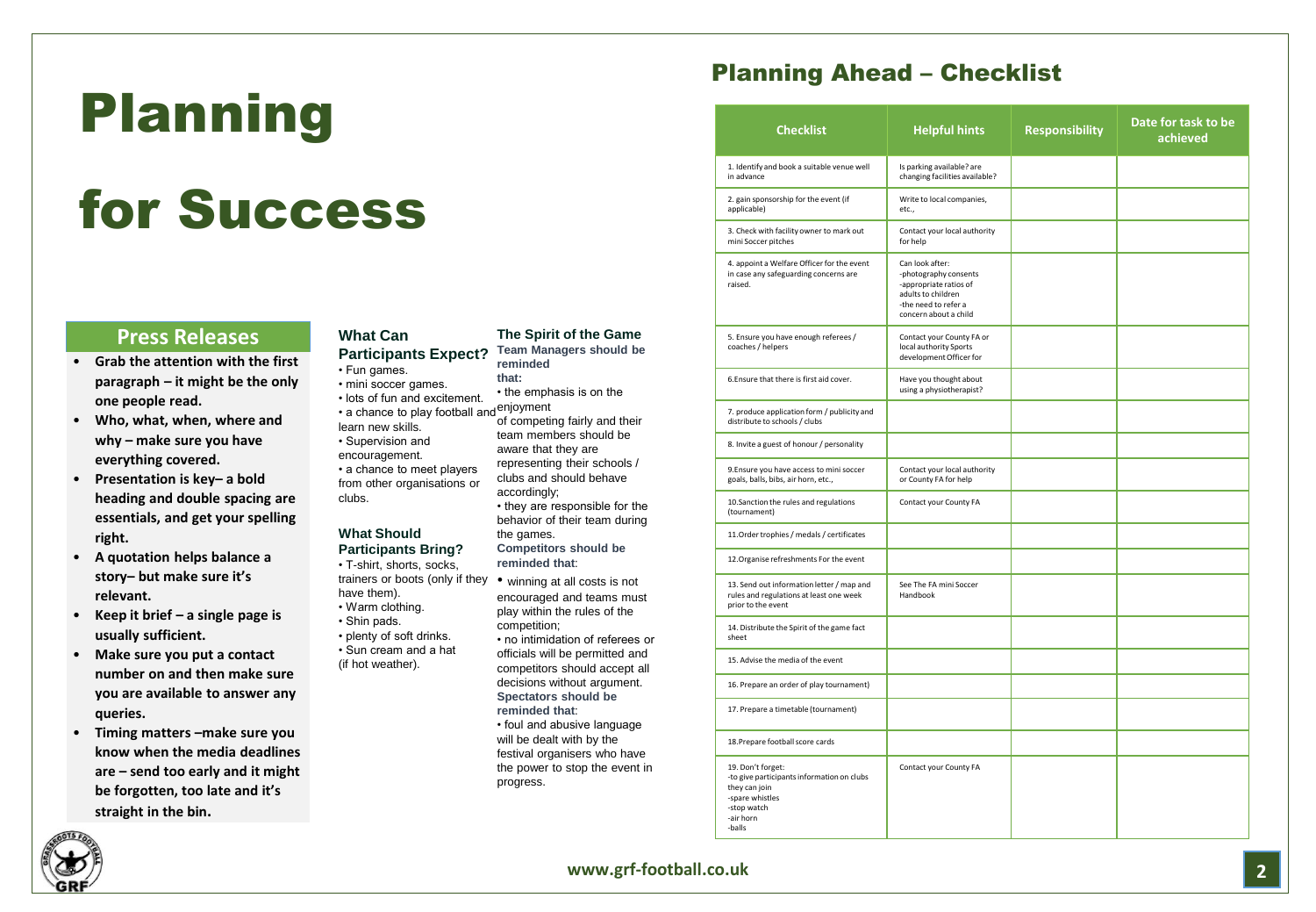### Suggested Tournament Orders of Play

|                | $\overline{A}$ | B | $\mathsf{C}$ | D | E. | F. | G | H | Goals<br>Scored | Goals<br><b>Diff</b> | Total<br>Points |
|----------------|----------------|---|--------------|---|----|----|---|---|-----------------|----------------------|-----------------|
| $\overline{A}$ |                |   |              |   |    |    |   |   |                 |                      |                 |
| B              |                |   |              |   |    |    |   |   |                 |                      |                 |
| $\mathbf{C}$   |                |   |              |   |    |    |   |   |                 |                      |                 |
| D              |                |   |              |   |    |    |   |   |                 |                      |                 |
| Е              |                |   |              |   |    |    |   |   |                 |                      |                 |
| F.             |                |   |              |   |    |    |   |   |                 |                      |                 |
| ${\mathsf G}$  |                |   |              |   |    |    |   |   |                 |                      |                 |
| H              |                |   |              |   |    |    |   |   |                 |                      |                 |

|                   |                       |                |              | <b>Number of teams per group</b> | Letter                   | <b>Team</b> |
|-------------------|-----------------------|----------------|--------------|----------------------------------|--------------------------|-------------|
| 8<br>$F-H$        | $\overline{7}$<br>B-C | 6<br>$A-B$     | 5<br>A-D     | 4<br>$A-C$                       | A                        |             |
| B-C<br>A-E        | $D-G$<br>$A-E$        | $C-D$<br>$E-F$ | B-C<br>D-E   | $B-D$<br>A-D                     | B                        |             |
| $D-G$<br>B-H      | $D-F$<br>$A-B$        | A-C<br>$B-E$   | A-C<br>B-E   | B-C<br>A-B                       | c                        |             |
| $C-F$<br>D-E      | $C-E$<br>$F-G$        | $D-F$<br>$A-E$ | $C-D$<br>A-B | $C-D$                            | D                        |             |
| A-G<br>D-H        | B-E<br>A-C            | $C-F$<br>B-D   | C-E<br>B-D   |                                  | Е                        |             |
| A-C<br>B-E        | D-E<br>$B-F$          | A-F<br>$D-E$   | A-E          |                                  | F.                       |             |
| $F-G$<br>A-H      | A-G<br>$C-D$          | B-C<br>A-D     |              |                                  | G                        |             |
| B-G<br>$C-D$      | $E-F$<br>$B-G$        | B-F<br>$C-E$   |              |                                  | н                        |             |
| E-F<br>A-B        | A-D<br>$C-F$          |                |              |                                  |                          |             |
| $D-F$<br>C-E      | $E-G$<br>$B-D$        |                |              |                                  | Group:                   |             |
| G-H<br>B-D<br>A-F | $A-F$<br>$C-G$        |                |              |                                  | Winner:<br><b>Runner</b> |             |
| E-H<br>$C-G$      |                       |                |              |                                  | UP:                      |             |
| A-D<br>$B-F$      |                       |                |              |                                  |                          |             |
| C-H<br>$E-G$      |                       |                |              |                                  |                          |             |
| <b>Notes</b>      |                       |                |              |                                  |                          |             |
|                   |                       |                |              |                                  |                          |             |
|                   |                       |                |              |                                  |                          |             |
|                   |                       |                |              |                                  |                          |             |
|                   |                       |                |              |                                  |                          |             |

### **www.grf-football.co.uk 3**

### Suggested Tournament Timetable and Scorecards

### Example Timetable

The following timetable is a guideline only, and is by no means a comprehensive guide. The example is based on 16 teams participating with two mini soccer pitches available; teams would therefore be grouped into two groups of eight.

### 8.30 Staff briefing

- 9.00 Assemble goals / refreshment stall
- 9.30 registration of teams

10.00 Team leaders' briefing with organiser and referees **10.30 Tournament begins with** 

**both groups playing simultaneously**

| 1.<br>$10.30 - 10.38$<br>$10.40 - 10.48$<br>2. | A-E<br>D-G |
|------------------------------------------------|------------|
| $10.50 - 10.58$<br>3.                          | B-H        |
| 4. 11.00 - 11.08                               | C-F        |
| $5. 11.10 - 11.18$                             | D-E        |
| $6. 11.20 - 11.28$                             | A-G        |
| $11.30 - 11.38$<br>7.                          | D-H        |
| $11.40 - 11.48$<br>8.                          | A-C        |
| $9.11.50 - 11.58$                              | B-E        |
| 10.12.00 - 12.08                               | F-G        |
| $11.12.10 - 12.18$                             | A-H        |
| 12. 12.20 - 12.28                              | B-G        |
| 13. 12.30 - 12.38                              | $C-D$      |
| 14. 12.40 - 12.48<br>$15.12.50 - 12.58$        | E-F<br>A-B |
| $16.1.00 - 1.08$                               | D-F        |
| $17.1.10 - 1.18$                               | C-E        |
| $18.1.20 - 1.28$                               | G-H        |
| $19.1.30 - 1.38$                               | A-F        |
| $20.1.40 - 1.48$                               | E-H        |
| $21.1.50 - 1.58$                               | $C-G$      |
| $22.2.00 - 2.08$                               | A-D        |
| $232.10 - 2.18$                                | B-F        |
| $24.2.20 - 2.28$                               | C-H        |
| $25.2.30 - 2.38$                               | $B-D$      |
| $26.2.40 - 2.48$                               | E-G        |
| $27.2.50 - 2.58$                               | F-H        |
| $28.3.00 - 3.08$                               | B-C        |
| 29. 3.20 - 3.28 Semi Final 1                   |            |
| Winners A v Runner up B                        |            |
| 30. 3.30 - 3.38 Semi Final 2                   |            |
| Winners B v Runner up A<br>$31.3.45 - 3.55$    |            |
| Final                                          |            |
|                                                |            |
| <b>Tournament Ends</b>                         |            |
| 4.10 Presentation                              |            |
|                                                |            |

| <b>Football Scorecard</b> | <b>Football Scorecard</b> |
|---------------------------|---------------------------|
| Group                     | Group                     |
| Teams                     | <b>Teams</b><br>ν         |
| Score                     | Score                     |
| Referee                   | Referee                   |

| <b>Football Scorecard</b> |  |
|---------------------------|--|
| Group                     |  |
| Teams                     |  |
| Score                     |  |
| Referee                   |  |

| <b>Football Scorecard</b> | For |
|---------------------------|-----|
| Group                     | Gro |
| Teams                     | Tea |
| Score                     | Sco |
| Referee                   | Ref |

| <b>Football Scorecard</b> |  |
|---------------------------|--|
| Group                     |  |
| <b>Teams</b>              |  |
| Score                     |  |
| Referee                   |  |
|                           |  |

**Football Scorecard**

**Group Teams v Score Referee**

**Football Scorecard**

**Group Teams v Score Referee**

|         | <b>Football Scorecard</b> |
|---------|---------------------------|
| Group   |                           |
| Teams   |                           |
| Score   |                           |
| Referee |                           |

**Football Scorecard**

Group Teams v Score Referee

|         | <b>Football Scorecard</b> |  |
|---------|---------------------------|--|
| Group   |                           |  |
| Teams   | v                         |  |
| Score   |                           |  |
| Referee |                           |  |

| <b>Football Scorecard</b> |  |
|---------------------------|--|
| Group                     |  |
| <b>Teams</b>              |  |
| Score                     |  |
| Referee                   |  |

| <b>Football Scorecard</b> |
|---------------------------|
| Group                     |
| <b>Teams</b>              |
| Score                     |
| Referee                   |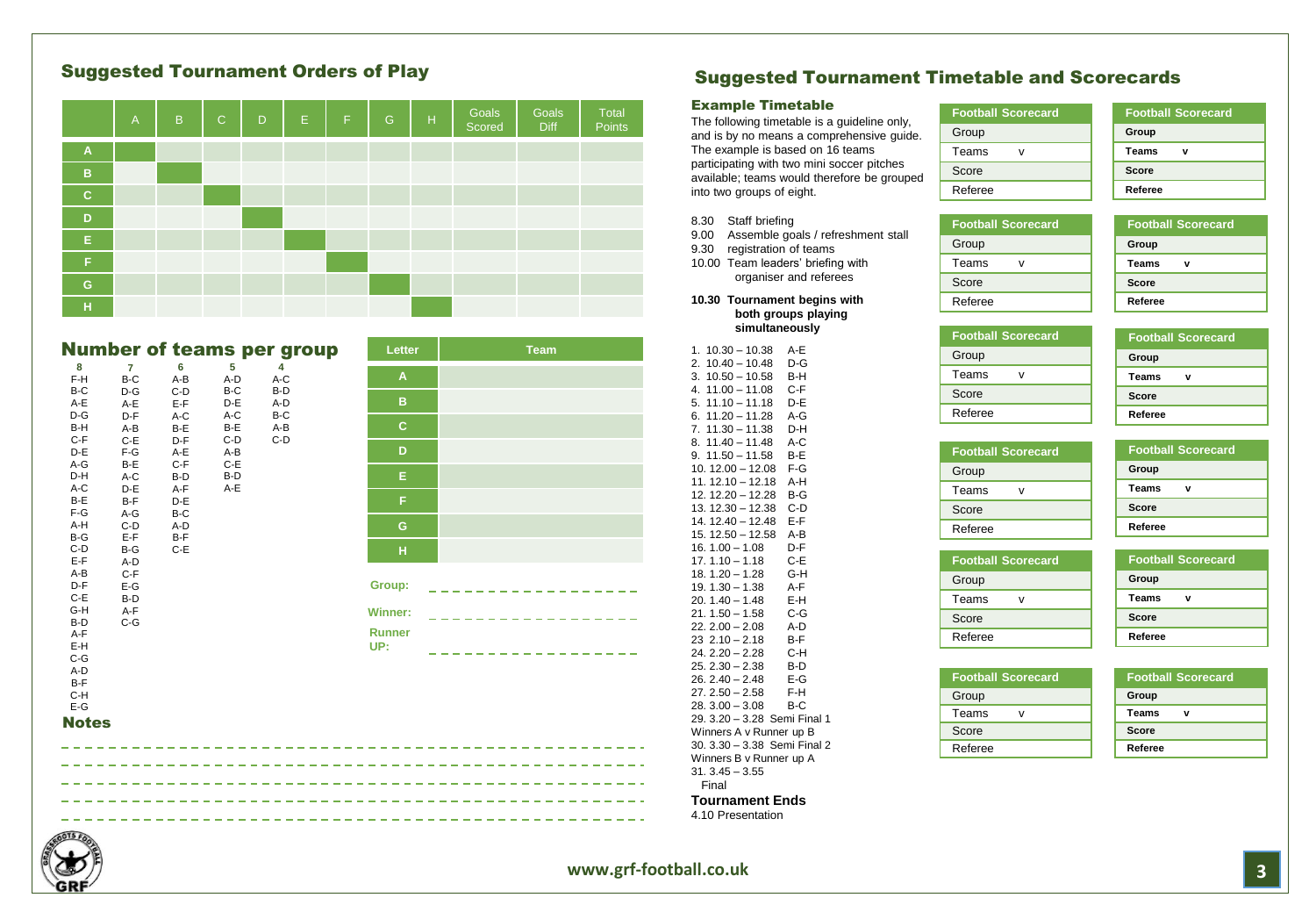## **Budget Sheet Notes**

### **Project Costs**

**Administration**

**Equipment hire**

**Equipment purchase**

**Hire of facilities**

**Officials' fees / expenses**

**Promotion / publicity**

**Coaches' fees / expenses**

**Session fees / expenses**

**Transport**

**Medals / trophies**

**Total Costs**

### **Project Income**

**Estimated income Awards for All For an application form, call 0800 602040 Grants Other Local Authority Contact your local sports development officer Commercial sponsorship Other please specify Total Income**



### **www.grf -football.co.uk**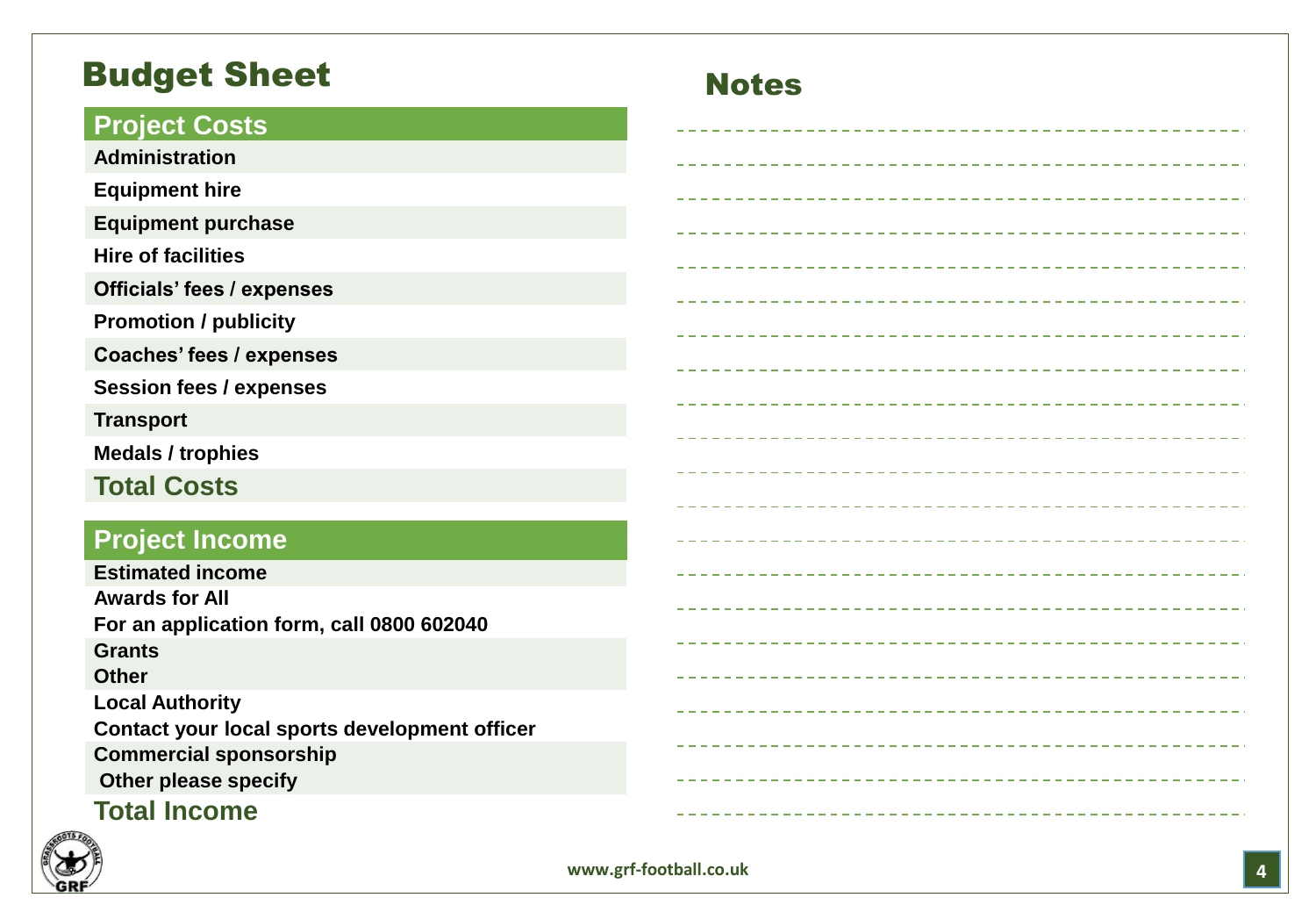## County FA Football Development Officers

| <b>County</b>             | <b>Phone Number</b> |
|---------------------------|---------------------|
| Amateur Football Alliance | 020 73593667        |
| Bedfordshire              | 01582565111         |
| Berks, and Bucks          | 01367 243080        |
| Birmingham                | 01213574278         |
| Cambridgeshire            | 01223 576770        |
| Cheshire                  | 01606871155         |
| Cornwall                  | 01726 74080         |
| Cumberland                | 01900872310         |
| Derbyshire                | 01332 361422        |
| Devon                     | 01626325918         |
| <b>Dorset</b>             | 01202 671138        |
| Durham                    | 01913872928         |
| <b>East Riding</b>        | 01482 221158        |
| Essex                     | 01245 465271        |
| Gloucestershire           | 01454 619518        |
| Guernsey                  | 01481 200443        |
| Hampshire                 | 023 80707817        |
| Herefordshire             | 01432 650217        |
| Hertfordshire             | 01462 677622        |
| Huntingdonshire           | 01480 447482        |
| Isle of Man               | 01624 613750        |
| Jersey                    | 01534 500270        |
| Kent                      | 01634812032         |
| Lancashire                | 01772 624126        |

| <b>County</b>            | <b>Phone Number</b> |
|--------------------------|---------------------|
| Leicestershire & Rutland | 0116 2867828        |
| Lincolnshire             | 01522524995         |
| Liverpool                | 01515234488         |
| London                   | 0870 7743010        |
| Manchester               | 01618810299         |
| Middlesex                | 020 85151924        |
| <b>Norfolk</b>           | 01603 704050        |
| North Riding             | 01642717774         |
| Northamptonshire         | 01604 678405        |
| Northumberland           | 0191 2700700        |
| Nottinghamshire          | 0115 9773219        |
| Oxfordshire              | 01993778371         |
| Sheffield & Hallamshire  | 01142414992         |
| Shropshire               | 01743 255092        |
| Somerset FA              | 01458837038         |
| Staffordshire            | 01785 256994        |
| Suffolk                  | 01449 616606        |
| Surrey                   | 01172373543         |
| <b>Sussex</b>            | 01903851063         |
| <b>West Riding</b>       | 0113 2922258        |
| Westmorland              | 01539730946         |
| Wilshire                 | 01249 657800        |
| Worcestershire           | 0190582761          |

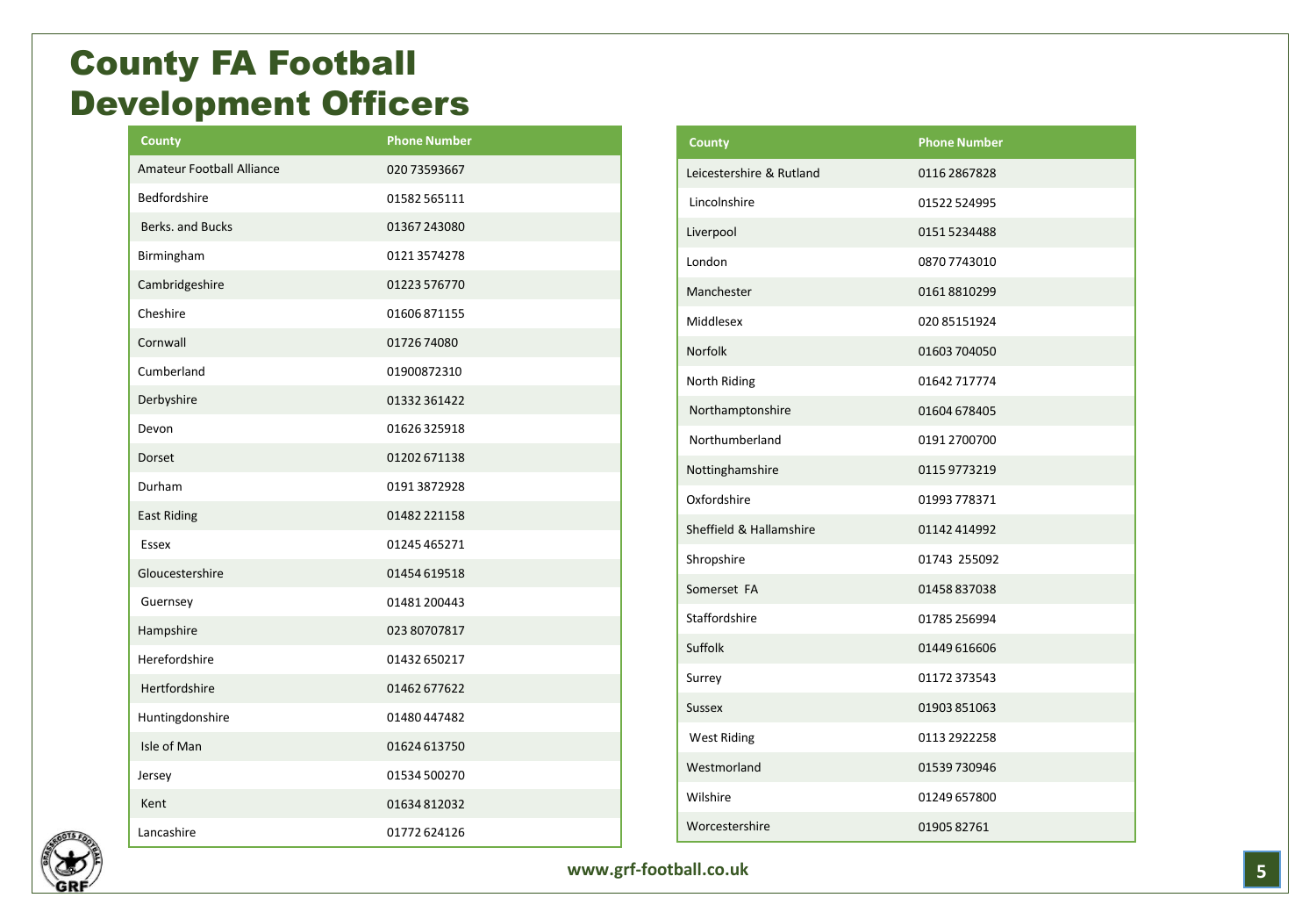## Codes of Conduct

1. As a **team Manager**, you by your actions and conduct, set the example for your players, parents/guardians and spectators, set a good example of all times.

2. Read the players, spectators, parent's/ guardians code. Understand what is being asked of all participants in your sport. Actively promote these codes.

3. Coaches/Managers/Teachers must place the well being and safety of each player above all other considerations including the development of performance.

4. Ensure that each player is correctly dressed with the necessary safety equipment, shin pads etc., before being allowed to play.

5. Get treatment for an injured player immediately and co-operate fully with other specialists in the best interests of the player.

6. Neither either physically or mentally push children beyond their abilities. The game is of minor consideration when compared to the child's future health and well being.

7. Encourage and guide players to accept responsibility for their own behaviour and performance. Never condone unacceptable behaviour by not acting.

8. Always be prompt, courteous and correct when dealing with the League Officials, opposition Managers, Referees and Assistant Referees. Confirm venues, times and dates etc., as early as possible and at reasonable times during the day. 9. Read, understand and be aware of your responsibilities as laid

down in your League Handbook. 10. Check that you have the necessary equipment, documentation and first aid equipment before you leave for

the match or training.

11. Read the Laws of the Game and assist your players in understanding them.

12. Promote the Code of Conduct.

13. Agree within a 12 month period, to take part in an educational course organised by the respective League, County Football Association or the Football Association. 14. Agree to a self-certified check with regard to your suitability to work with children

### Parent's/Guardian's/Carer's Code of Conduct

1. Do not force an unwilling child to participate in football. 2. Remember children are involved in football for their

enjoyment not yours.

3. Encourage your child to play to the Laws of the Game and not to argue with Referees and other Officials.

4. Teach your child that honest effort is more important than victory so that the result of each game is accepted without undue disappointment.

5. Turn losing into winning by helping your child work towards skill improvement and good sportsmanship. Never ridicule or yell at your child for making a mistake or losing a game.

6. Remember that children learn best by example. Applaud good play by your team and by members of the opposition.

7. Do not question the Referee's judgement or honesty.

Remember he/she is only human with the same feelings as you and, like you, sometimes may make an honest error.

8. Support all efforts to remove verbal and physical abuse from children's football.

9. Recognise the value and importance of coaches who are all volunteers. They give children their time and resources to provide football for your child.

10. Read the Laws of the Game to understand better what you are looking at and commenting on.

11. Promote this Code of Conduct.

### Player's Code of Conduct

1. Play for the 'fun of it', not just to please your parents or coach.

2. Play by the Laws of the Game.

3. Never argue with the Referee or Assistant Referee's decisions.

4. Control your temper and use your energies for playing better football.

5. Play well for yourself and your team, your team's performance will benefit and so will your own.

6. Be a good sport. Recognise all good play, whether by your team or by your opponent's team.

7. Treat all players as you yourself would like to be treated. Do not interfere with, bully or take unfair advantage of any player.

8. Remember that the aims of the game are to have fun, improve your skills and feel good.

9. Co-operate with your coach/manager, teammates and opponents, for without them you will not have a game.

10. Learn the Laws of the Game and you will be a much better player.

11. Promote the Code of Conduct.

### Spectator's Code of Conduct

1. Remember that children play organised sports for their own

enjoyment. They are not there to entertain you.

2. Be on your best behaviour. Do not use profane language or

harass, physically or verbally, players, managers, coaches, referees or assistant referees.

3. Applaud all good play by your own team and the other team.

4. Show respect for your team's opponents. Without them, there would be no game.

5. Never ridicule or scold a child for making a mistake during a game.

6. Condemn the use of violence and verbal abuse.

7. Respect to the Referee and Assistant Referees' decisions. Remember they are only human with the same feelings as you and, like you, sometimes make an honest error.

8. Encourage players always to play according to the Laws of

### the Game.

9. Read the Laws of the Game to better understand what you are looking at, and commenting on.

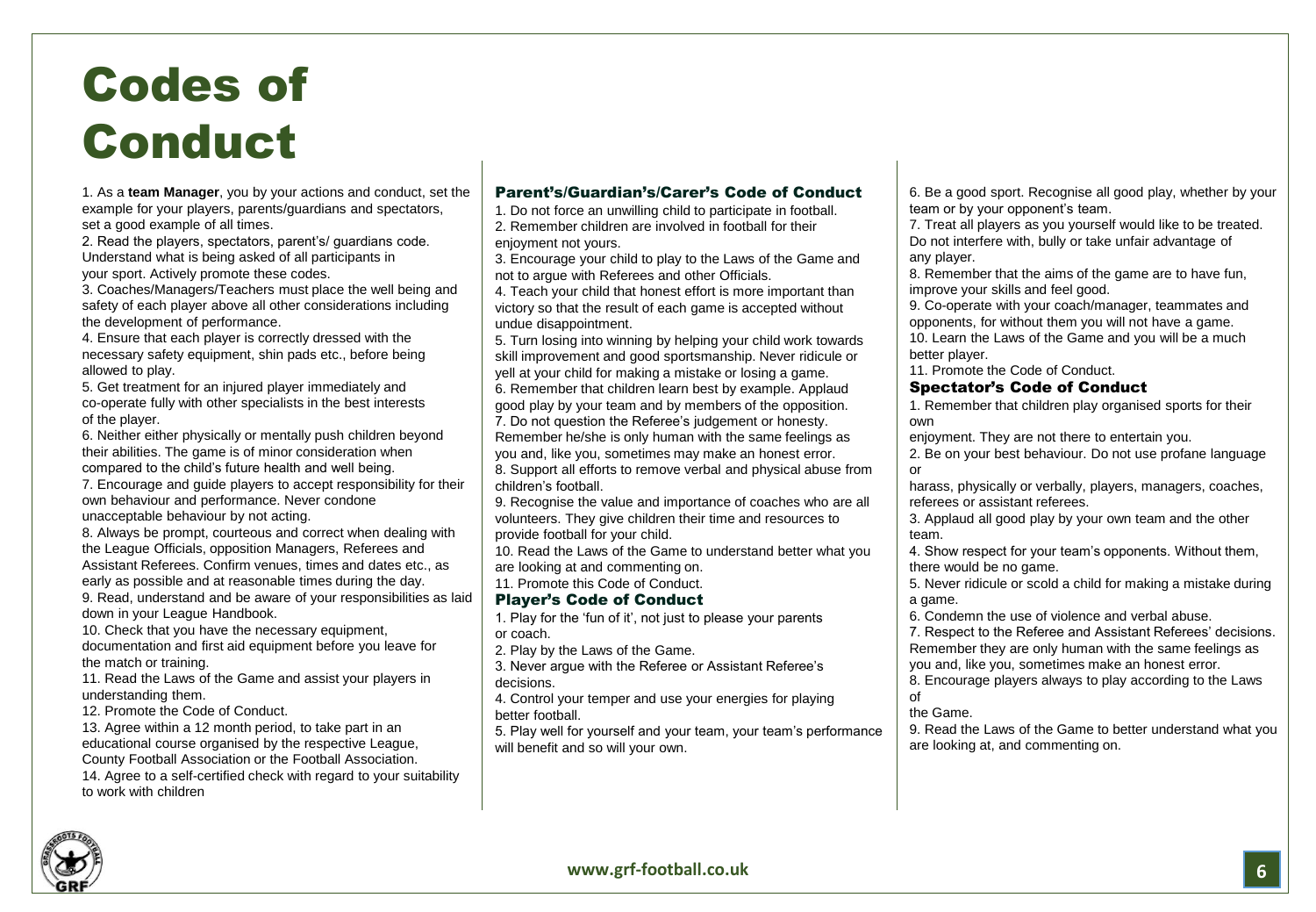

Successful tournament planning takes fully into account logistical and pastoral considerations. The FA applauds **GRASSROOTS** for the production of such an authoritative and detailed tool kit which will serve as a great resource for anyone who is planning and delivering a competition.

*Tony Snow, Senior Communications Manager, The FA*